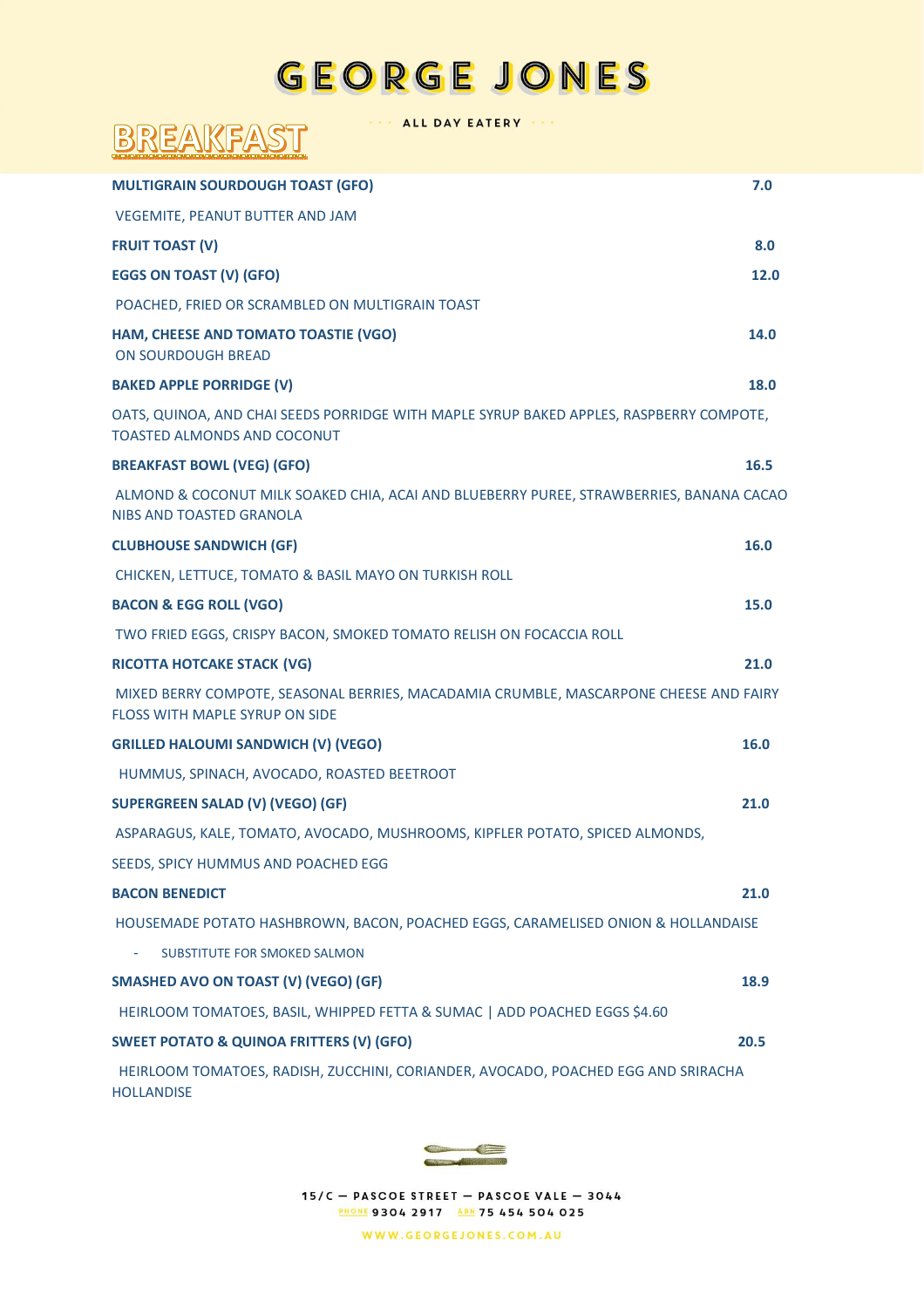## **GEORGE JONES**

#### ALL DAY EATERY

| <b>CHILLI SCRAMBLED EGGS (GFO) (VGO)</b>                                                  | <b>18.0</b> |
|-------------------------------------------------------------------------------------------|-------------|
| SCRAMBLED EGGS, CORIANDER, SPRING ONION, TOMATO, CHILLI JAM, PARMESAN ON MULTIGRAIN TOAST |             |
| ADD HALAL SUJUK OR BRAISE PORK HOCK \$5.5<br>۰.                                           |             |
| <b>MEXICAN BAKED EGGS (VGO) (V)</b>                                                       | <b>19.0</b> |
| CAPSICUM, BEANS, TOMATO, ONION, CHILLI, KALE SERVED WITH TURKISH BREAD                    |             |
| <b>SUBSTITUTE FOR POACHED EGGS</b><br>٠                                                   |             |

### **BREAKFAST SIDES**

| EGG, HOLLANDAISE, TOMOTA RELISH                                             | 2.5 EACH |
|-----------------------------------------------------------------------------|----------|
| SPINACH, ROAST TOMATO, FETTA, HALOUMI CHEESE, HOUSE BAKED BEANS, MUSHROOMS, |          |
| <b>HASH BROWN</b>                                                           | 5.0 EACH |
| <b>BACON, CHORIZO, SMOKED SALMON, SMASHED AVO</b>                           | 5.5 EACH |

## **KIDS MENU**

| <b>MINI EGGS ON WHITE TOAST (V)</b>                   | 5.5         |
|-------------------------------------------------------|-------------|
| <b>TOASTED CHEESE SANDWICH (V)</b>                    | 5.5         |
| <b>KIDS NAPOLI</b>                                    | 10.0        |
| <b>PORRIDGE</b>                                       | 8.0         |
| <b>CHICKEN NUGGETS &amp; CHIPS</b>                    | <b>10.0</b> |
| <b>KIDS CHEESEBURGER &amp; CHIPS</b>                  | 12.0        |
| RICOTTA HOTCAKE, SEASONAL BERRIES AND MAPLE SYRUP (V) | 8.5         |

### **NO ALTERATIONS DURING BUSY PERIODS AND WEEKENDS.**

### **(V) VEGETARIAN (VGO) VEGETARIAN ON REQUEST (VEG) VEGAN (VEGO) VEGAN ON REQUEST (GF) GLUTEN FREE (GFO) GLUTEN FREE ON REQUEST**

**PLEASE ADVISE US OF ANY ALLERGIES. WE WILL DO OUR UTMOST TO ACCOMMODATE YOUR REQUEST. ALL MEATS ARE CERTIFIED HALAL. ASK US ABOUT BOOKING YOUR EVENING FUNCTION AT GEORGE JONES. WE ARE THE PERFECT VENUE TO HOLD YOUR EVENT.**



15/C - PASCOE STREET - PASCOE VALE - 3044 PHONE 9304 2917 ABN 75 454 504 025

WWW.GEORGEJONES.COM.AU